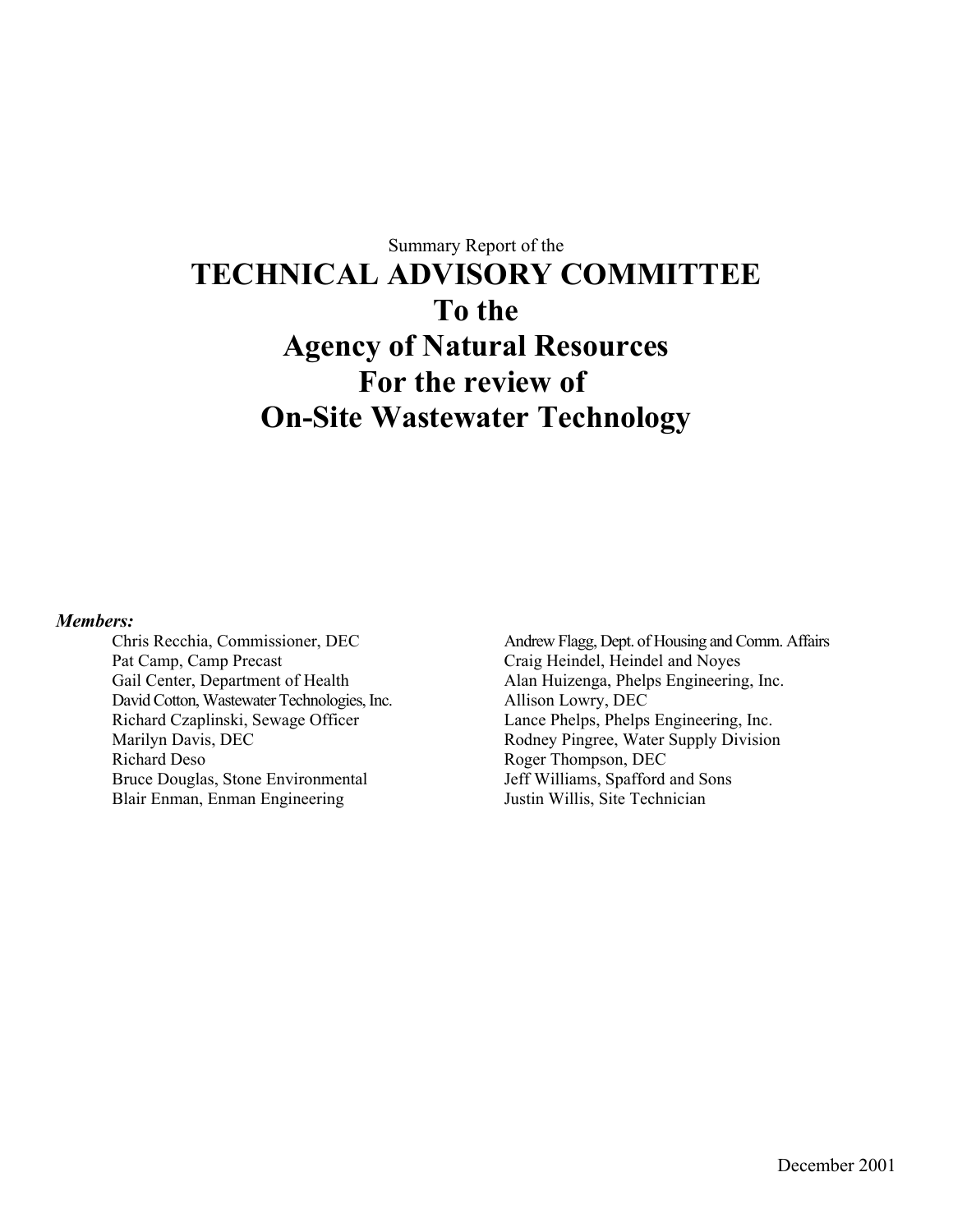#### **SUMMARY REPORT by the Technical Advisory Committee for the Review of On-Site Wastewater Technology**

#### *Introduction*

Vermont has been considering a thorough review and update of its Environmental Protection Rules, especially pertaining to on-site wastewater treatment and disposal. In March, 2001, a Technical Advisory Committee was formed by the Commissioner to assist the Agency of Natural Resources (ANR) in the development of new Rules, which are intended to become a "statewide" standard, replacing numerous former rules in use by individual communities. The following is a summary of the Committee's findings and recommendations.

#### *Model Framework*

The Committee adopted a Model Framework document to guide future on-site wastewater management for Vermont. Key components, all based on performance, are:

- 1. Performance requirements to protect groundwater, surface water and drinking water (Rules)<br>2. Wastewater system management (O&M)
- 2. Wastewater system management  $(O&M)$ <br>3. Compliance monitoring and enforcement
- 3. Compliance monitoring and enforcement<br>4. Technical requirements/options for site ev
- 4. Technical requirements/options for site evaluation, design, construction, and operation<br>5. Continuing education/training for all practitioners, regulators, and owners
- 5. Continuing education/training for all practitioners, regulators, and owners
- 6. Certification/licensing for all practitioners
- 7. Ongoing program review<br>8. Funding program for rep
- Funding program for replacement of failed/substandard disposal systems and/or water supplies (grants, low interest loans, deferred repayment)

The document was based on a model from the National On-site Wastewater Recycling Association.

## *Performance vs. Prescriptive Standards*

Previous versions of Vermont's rules have followed a "prescriptive" approach, providing strict standards, assuming minimum site conditions are satisfied. The draft rules provide for performance based designs, which:

- establish criteria for "General," "Pilot" and "Experimental" systems;
	- establish a maximum number of systems that may be approved; and
	- provide for an "Application process for Innovative/Alternative Systems and Products".

## *Viral and Other Pathogens*

Viral and pathogen travel in groundwater, especially near drinking water sources, is a special concern; it is also a topic without conclusive scientific results or basis. Following are key findings regarding the isolation of the

- 
- Virus removal in soils is inversely related to the hydraulic loading rate.<br>The maximum long-term removal obtained in leaching trenches with two feet of unsaturated soil was<br>2.6-log removal of a bacteriophage tracer used as
- Although design practices have evolved to handle hydraulic loading issues, there is still a need to understand the fate and transport of pathogenic bacteria and viruses beneath the drain field and in the subsurface aquifer.<br>In saturated soils viruses survive the longest and are the least retained by the soil, while dry soils are
- the opposite, with least survivability and greatest retention of the viruses.

This topic deserves ongoing review and application to future Rule updates.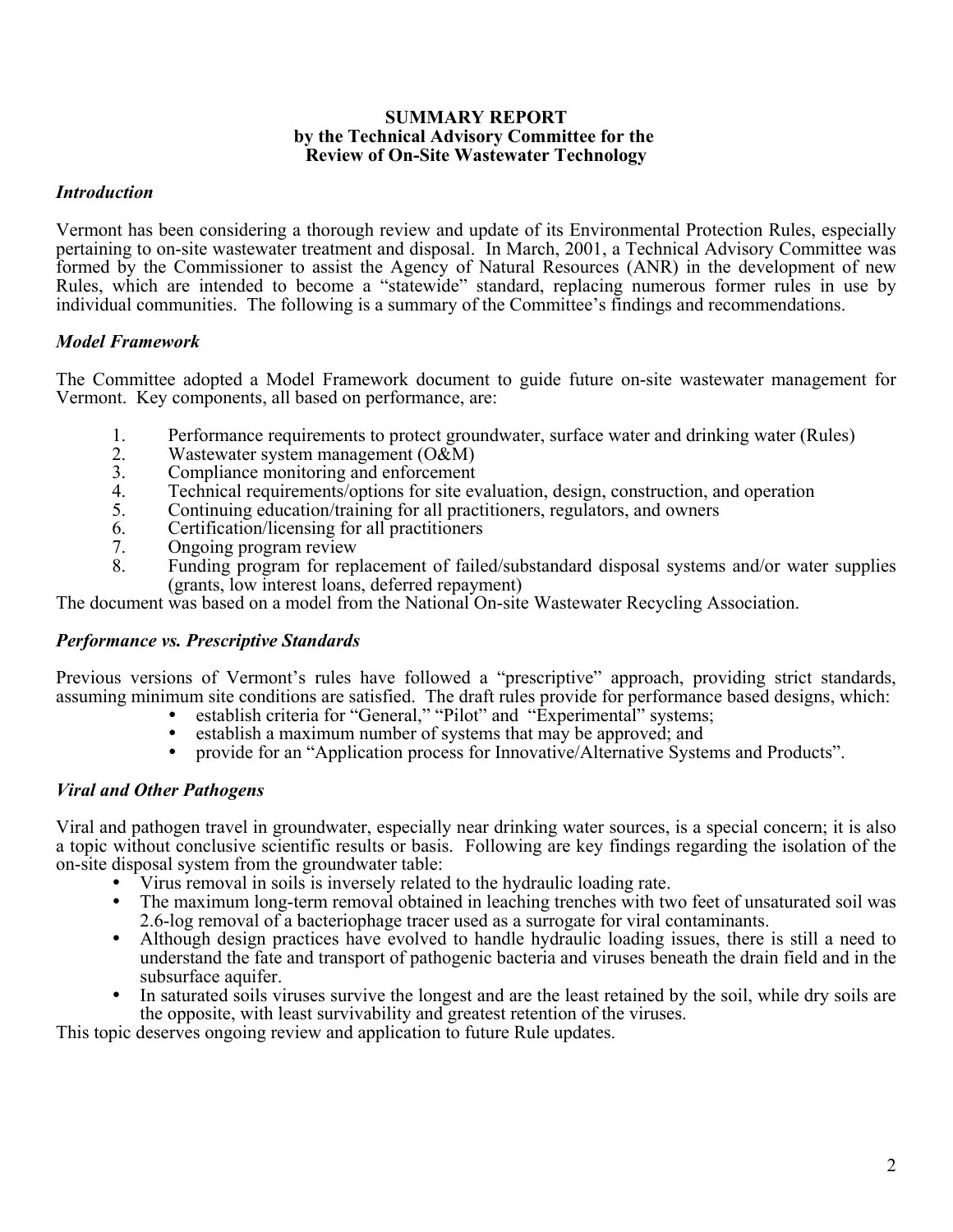# *Soil Suitability for Soil Absorption Systems*

Soils can be an effective medium for treatment and dispersal of effluent from septic tanks and advanced wastewater systems. The suitability is generally characterized by depths to the seasonal high groundwater table, bedrock, and low permeable soils. The capacity of a soils based system is described as the "long term acceptance rate" (LTAR). Soil volume utilization is the synthesis of soil characteristics and system design.

Proper analysis of all these factors has been shown more effective than the traditional use of the percolation test as a means of site evaluation; however, adequate training of practitioners is required to adopt these methods.

#### *Minimum Depth to Groundwater Criteria for Siting Soil Absorption Systems*

Following is a summary of recommended practices, based on Vermont's soils, climate, and experience:

- 1. Retain current siting conditions as defaults not requiring hydrogeologic analyses or investigations for systems with less than 1,000 gallon per day (gpd) design flow.
- 2. Minimum vertical separation to seasonal high groundwater should be 12 inches or the thickness of the A horizon plus four inches, whichever is greater; site must be drainable to 18 inches.
- 3. Minimum freeboard for groundwater mounding analyses for systems less than 1,000 gpd should be six inches.
- 4. The recommended minimum length of the system should be calculated by the available thickness of unsaturated material, estimated hydraulic conductivity based on soil morphology, ground surface slope (or hydraulic gradient, if available), and the wastewater design flow for the project.
- 5. Actual measurements of hydraulic conductivity in the field can be used to provide more accurate analyses.

## *Design Flows*

- 
- 
- Key points developed during review of Design Flow issues include:<br>
 current residential standard is 150 gpd/bedroom, assuming double occupancy at 75 gpd per person;<br>
 only credit is the 10% credit for low flow fixtures (
	-
	-

## *Proposed Residential Design Flows*

- 
- Following are proposed standards for computing residential design flows, as in the draft Rules:<br>• residential design flow to be based on 70 gpd/person;<br>• normal residential design based on two persons/bedroom up to three p
	- over three;<br>
	 community systems over four units will have a graduated reduction in design flow up to 20 units;<br>
	projects over 20 units to be based on 245 gpd/unit; and
	- all single-family units connected to a municipal system to be based on 210 gpd/unit.

#### *Proposed Commercial and Institutional Flows*

Non- residential uses are eligible for flow reduction credits; future rule revisions should consider possible changes in unit design flows to reflect the experience of both flow and strength from various types of buildings.

## *Pretreatment*

The Committee had the following recommendations with respect to pretreatment:

- All septic tanks should be watertight and structurally sound. Watertight testing should be performed to
- insure watertightness.<br>All septic tanks should have watertight access at grade to facilitate the inspection and maintenance.<br>All septic tanks should be equipped with an effluent filter.<br>Sizing of septic tanks:
- 
- - $\bullet$  Minimum 1,500 gallons